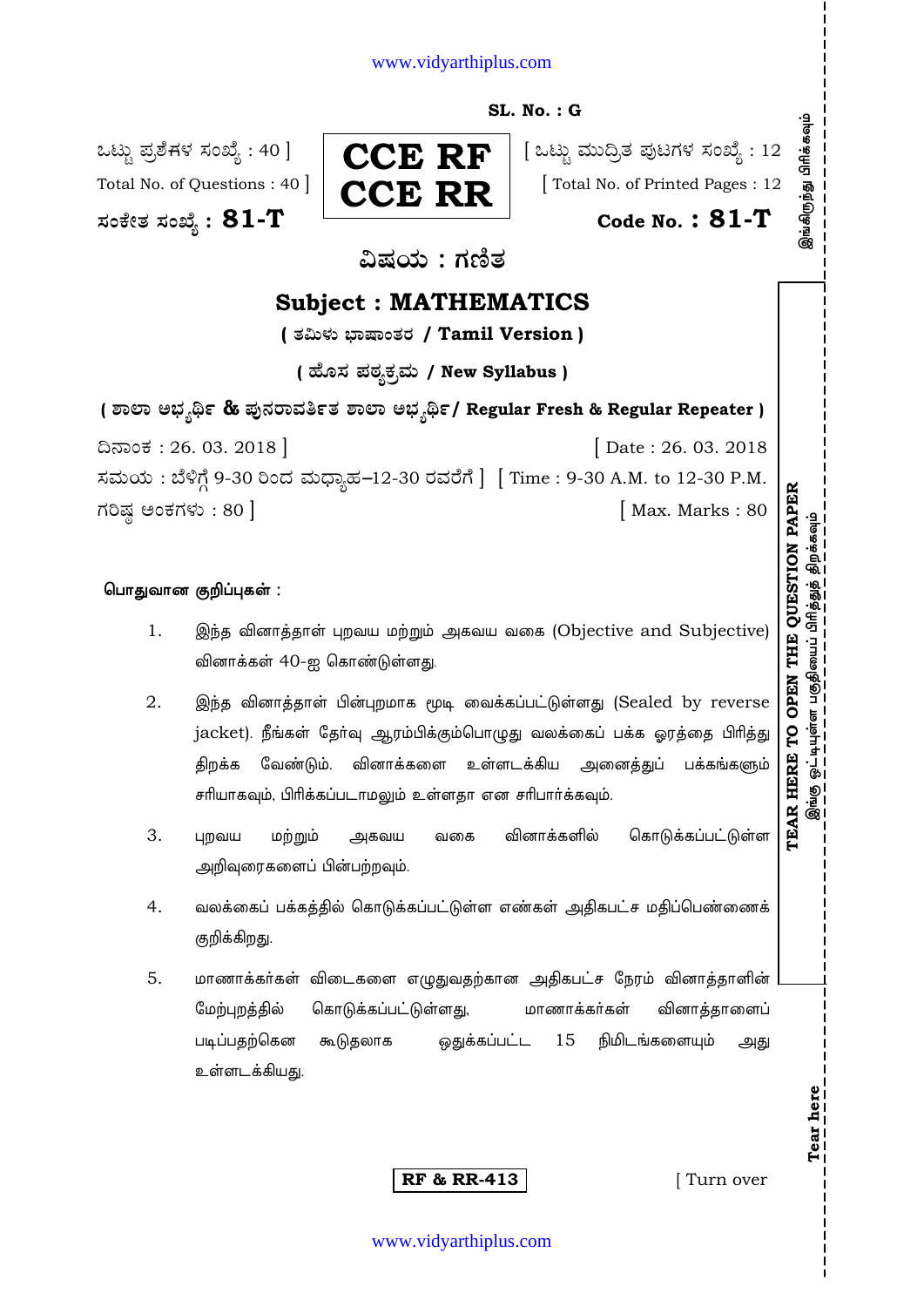$\overline{2}$ 

## **CCE RF & RR**

- I. பின்வரும் வினாக்கள் / மற்றும் முழுமைபெறாத கூற்றுகளுக்கு நான்கு மாற்று விடைகள் தரப்பட்டுள்ளன. இவற்றுள் ஒன்றே ஒன்று சரியானது அல்லது பொருத்தமானது. சரியான விடையைத் தேர்ந்தெடுத்து அவ்விடையினை விடைக் குறியீட்டு எழுத்துடன் முழுவதுமாக  $8 \times 1 = 8$ எழுத வேண்டும்.
	- $1.$ கொடுக்கப்பட்டுள்ள வென் படத்தில் ( Venn diagram )  $n$  ( A ) ஆனது

 $U$ 



- $(A)$ 3  $(B)$  $\overline{1}$
- $(C)$  $\overline{5}$  $\overline{2}$  $(D)$
- $2.$ இயலெண்களில் ( natural number ) முதல்  $n$  வரையுள்ள உறுப்புகளின் இரட்டைப்படை எண்களின் ( even number ) கூடுதல்
	- $(A)$  $n(n+1)$ (B)  $n(n+2)$
	- $n^2$ (D)  $2n^2$  $(C)$
- ஒரு பையன் 3 சட்டைகள் மற்றும் 2 கோட்கள் ( coats ) வைத்திருக்கின்றான். ஒரு 3. சட்டை மற்றும் ஒரு கோட் கொண்ட (உடைய) ஜோடி உடைகளை எத்தனை வெவ்வேறு விதங்களில் அணிந்து கொள்ள முடிகிறது ?
	- $(A)$ 3  $(B)$ 18
	- $(C)$ 6  $(D)$ 5

## **RF & RR-413**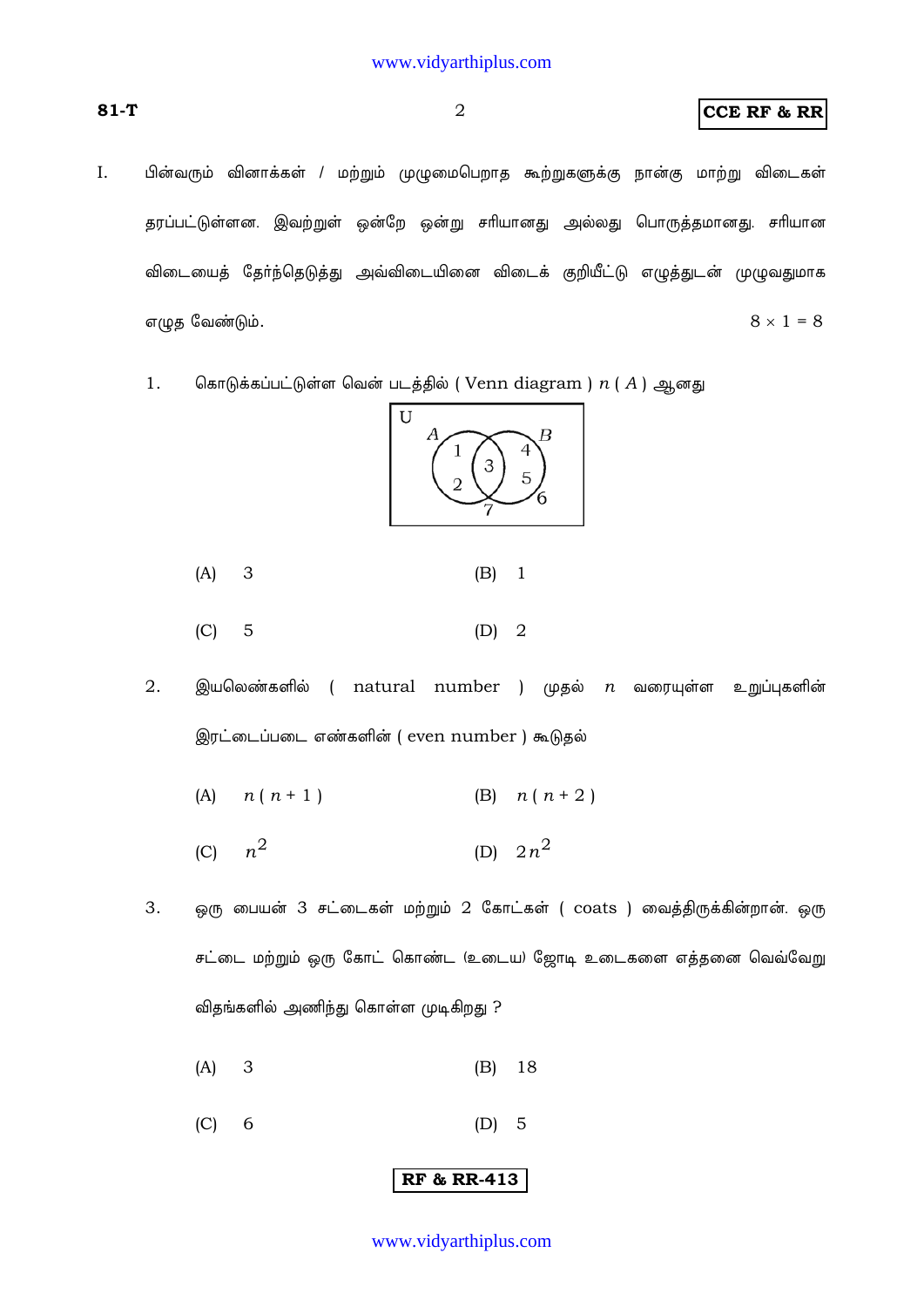## **CCE RF & RR** 3 81-T

- 4. ஒரு சமவாய்ப்பு ( random ) சோதனையில் ஒரு நிகழ்ச்சியின் நிகழ்வு (விளைவு), மற்றொரு நிகழ்ச்சியின் நிகழ்வைத் தடுக்க அல்லது விலகி இருந்தால் அது
	- (A) நிரப்பும் நிகழ்ச்சி
	- (B) குறிப்பிட்ட நிகழ்ச்சி
	- (C) ஒன்றை ஒன்று விலக்காத நிகழ்ச்சி
	- (D) ஒன்றை ஒன்று விலக்கும் நிகழ்ச்சி
- $5.$  *p* (  $x$  ) =  $x^2 x + 1$  என்ற பல்லுறுப்பு கோவையை (  $x 2$  ) ஆல் வகுத்தால்

கிடைக்கும் மீதி

- (A) 2 (B) 3
- (C) 0 (D) 1
- 6. ஆதிப்புள்ளியில் ( origin ) இருந்து (  $p, q$  ) என்ற புள்ளி அச்சு தூரங்களுக்கு

இடைப்பட்ட தூரம்

- (A)  $p^2 q^2$
- (B)  $\sqrt{p^2 q^2}$
- (C)  $\sqrt{p^2 + q^2}$
- (D)  $q^2 p^2$

## **RF & RR-413** [ Turn over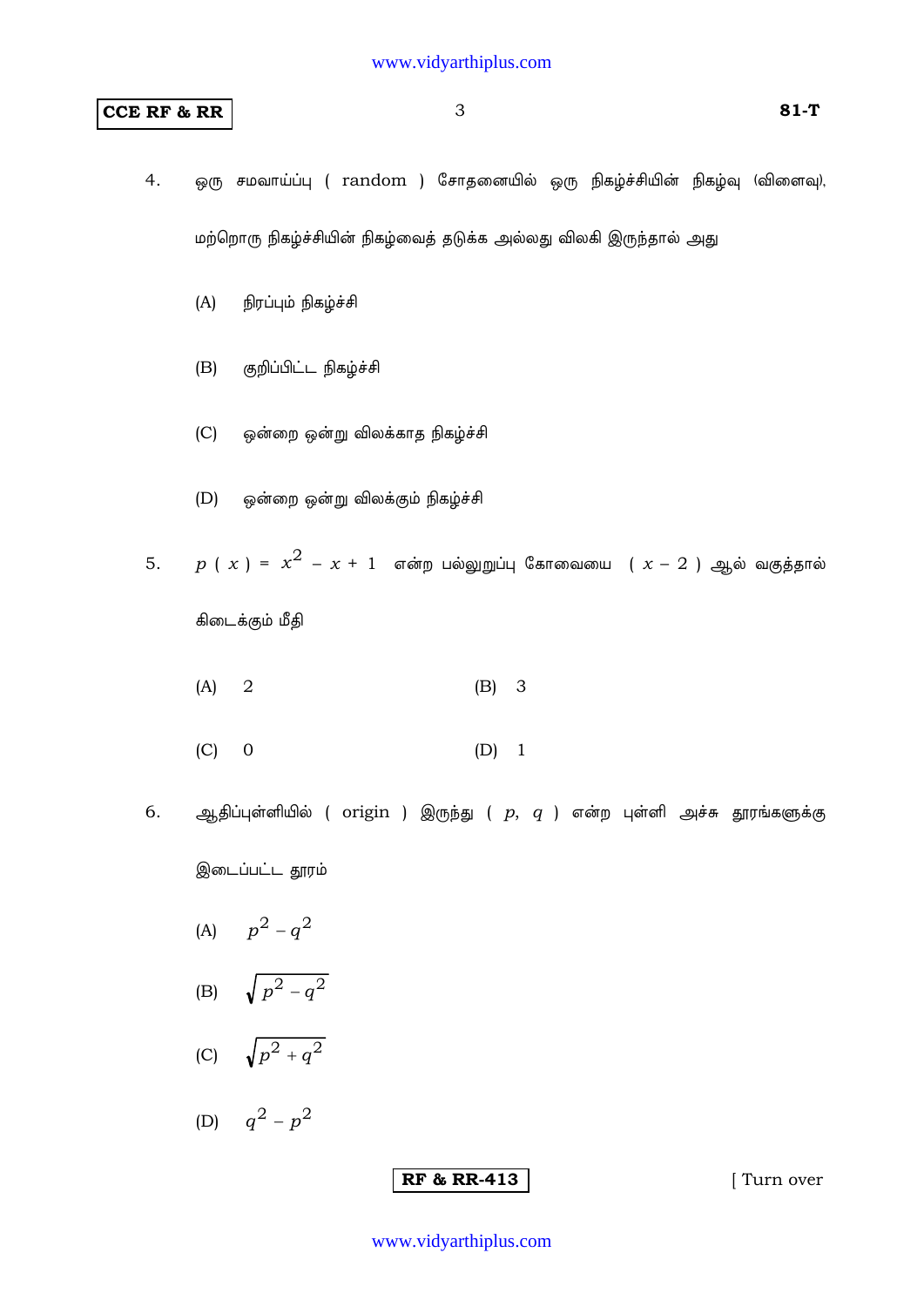## **81-T** 4 **CCE RF & RR**

- 7. சாய்வு ( slope ) 3 மற்றும் *y*-வெட்டுத்துண்டு 5 உடைய ஒரு கோட்டின் சமன்பாடு
	- (A)  $3y = 5x + 3$  (B)  $5y = 3x + 5$
	- (C)  $y = 3x 5$  (D)  $y = 3x + 5$
- 8. 7 செ.மீ. ஆரம் உள்ள ஒரு கோளத்தின் ( sphere ) புறப்பரப்பளவு
	- $(A)$  88 செ.மீ. <sup>2</sup> (B) 616 செ.மீ. <sup>2</sup>
	- $(C)$  661 செ.மீ.<sup>2</sup> (D) 308 செ.மீ.<sup>2</sup>
- II. பின்வருபவைகளுக்கு விடையளி :  $6 \times 1 = 6$ 
	- 9. 14 மற்றும் 21 இன் உ..பொ.கா.வைக் (HCF ) கண்டுபிடி.
	- 10. ஒரு பந்து வீச்சாளர் 15 கிரிக்கெட் ஆட்டங்களில் எடுத்த ஓட்டங்களின் கூடுத ன் சராசரி 60 மற்றும் திட்டவிலக்கம் 15. அவனால் எடுக்கப்பட்ட ஓட்டங்களின் கூடுத ன்

( runs scored ) மாறியின் குணகம் ( coefficient of variation ) கண்டுபிடி.

- $11.$  பல்லுறுப்பு கோவையின் படி (அடுக்கு) ( degree ) எழுதுக.  $f(x) = x^2 3x^3 + 2$ .
- 12. சர்வசம வட்டங்கள் ( congruent circles ) என்றால் என்ன ?

## **RF & RR-413**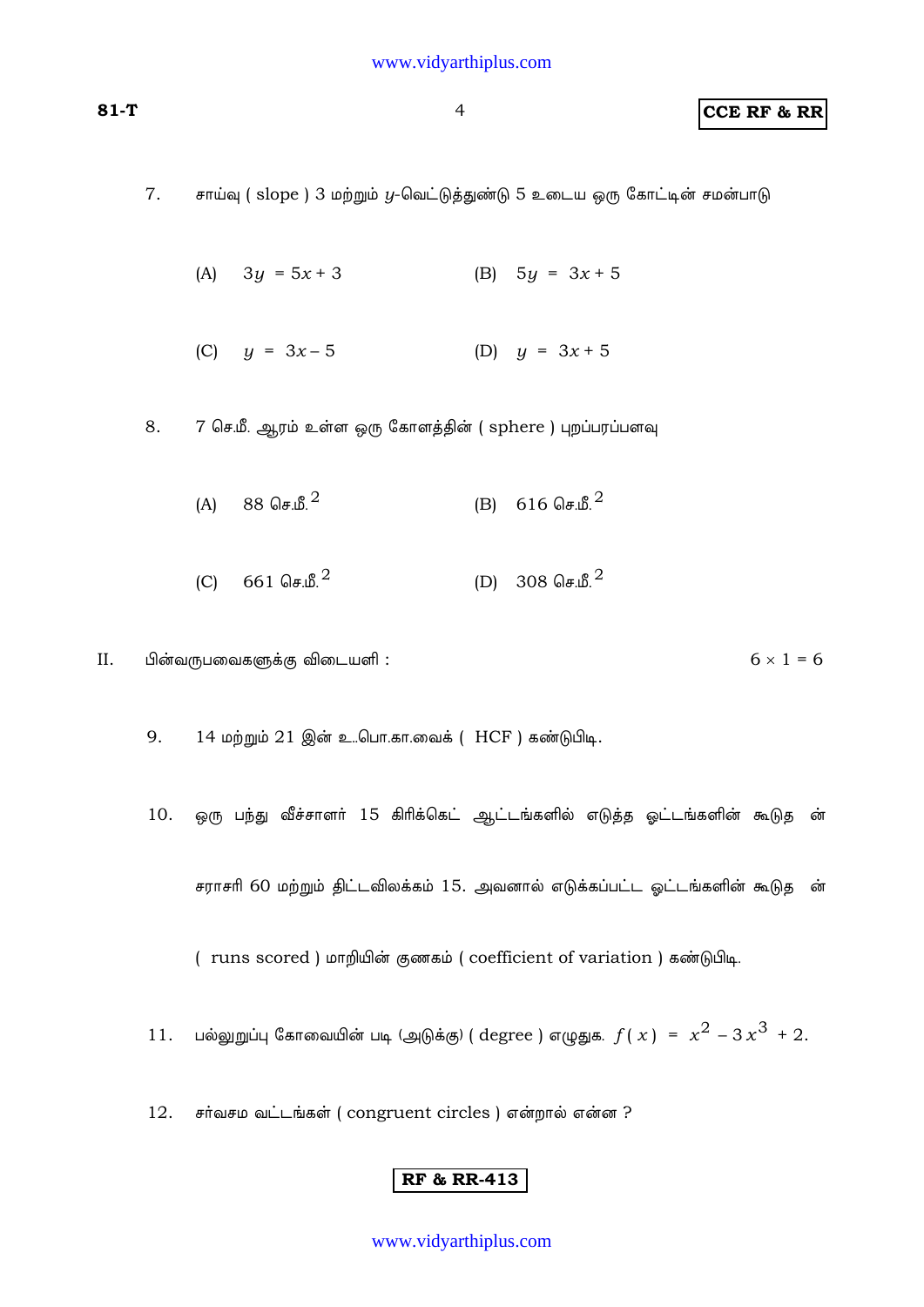## **CCE RF & RR**

- sin  $\theta = \frac{5}{13}$  எனில், cosec  $\theta$  இன் மதிப்பு எழுதுக. 13.
- ஒரு நேர்வட்ட உருளையின் ( cylinder ) மொத்த புறப்பரப்பளவு ( total surface area ) 14. கண்டுபிடிக்கும் சூத்திரம் எழுதுக.

 $U = \{0, 1, 2, 3, 4\}$  மற்றும்  $A = \{1, 4\}, B = \{1, 3\}$  எனில் III. 15.  $(A \cup B)^{T} = A^{T} \cap B^{T}$  எனக் காட்டு.

- தொடரின் கூடுதல் கண்டுபிடி:  $3 + 7 + 11 + ...$ ……… என்ற தொடரில் 10 உறுப்புகள் 16.  $\overline{2}$ வரை.
- 17. 24°C வெப்பநிலையில் உள்ள ஒரு குறிப்பிட்ட அளவு கொண்ட தண்ணீர் நிலையான (மாறாத) அழுத்தத்தின் போது வெப்பப்படுத்தப்படுகிறது (சூடு). அது ஒவ்வொரு நிமிடத்திலும் 4°C வெப்பநிலை அதிகரித்துக் கொண்டு செல்வதை கவனித்தனர். கடல் மட்டத்தில் அந்த தண்ணீரின் வெப்பநிலை 100°C க்கு அதிகரிக்க எடுத்துக் கொண்ட நேரத்தைக் கணக்கிடுக. சூத்திரத்தைப் பயன்படுத்தவும்.  $\overline{2}$
- $2+\sqrt{5}$  என்பது ஒரு விகிதமுறா எண் ( irrational number ) என நிரூபி. 18.  $\overline{2}$  ${}^{n}P_{4}$  =  $20$  (  ${}^{n}P_{2}$  ) எனில்,  $n$  இன் மதிப்பு கண்டுபிடி. 19.  $\overline{2}$
- 20. ஒரு பகடை (die ) அதன் முகங்களின் மீது 1 முதல் 6 வரை எண்கள் குறிக்கப்பட்டுளளது. அது ஒரு முறை உருட்டப்பட்டது. அதனுடைய மேல் முகத்தில் இரட்டைப்படை எண்கள் அல்லது 3 இன் மடங்குகள் இவற்றில் இரண்டில் ஏதாவது ஒன்று பெறுவதற்கான நிகழ்தகவு கண்டுபிடி.  $\overline{2}$

**RF & RR-413** 

[Turn over

 $81-T$ 

 $\overline{2}$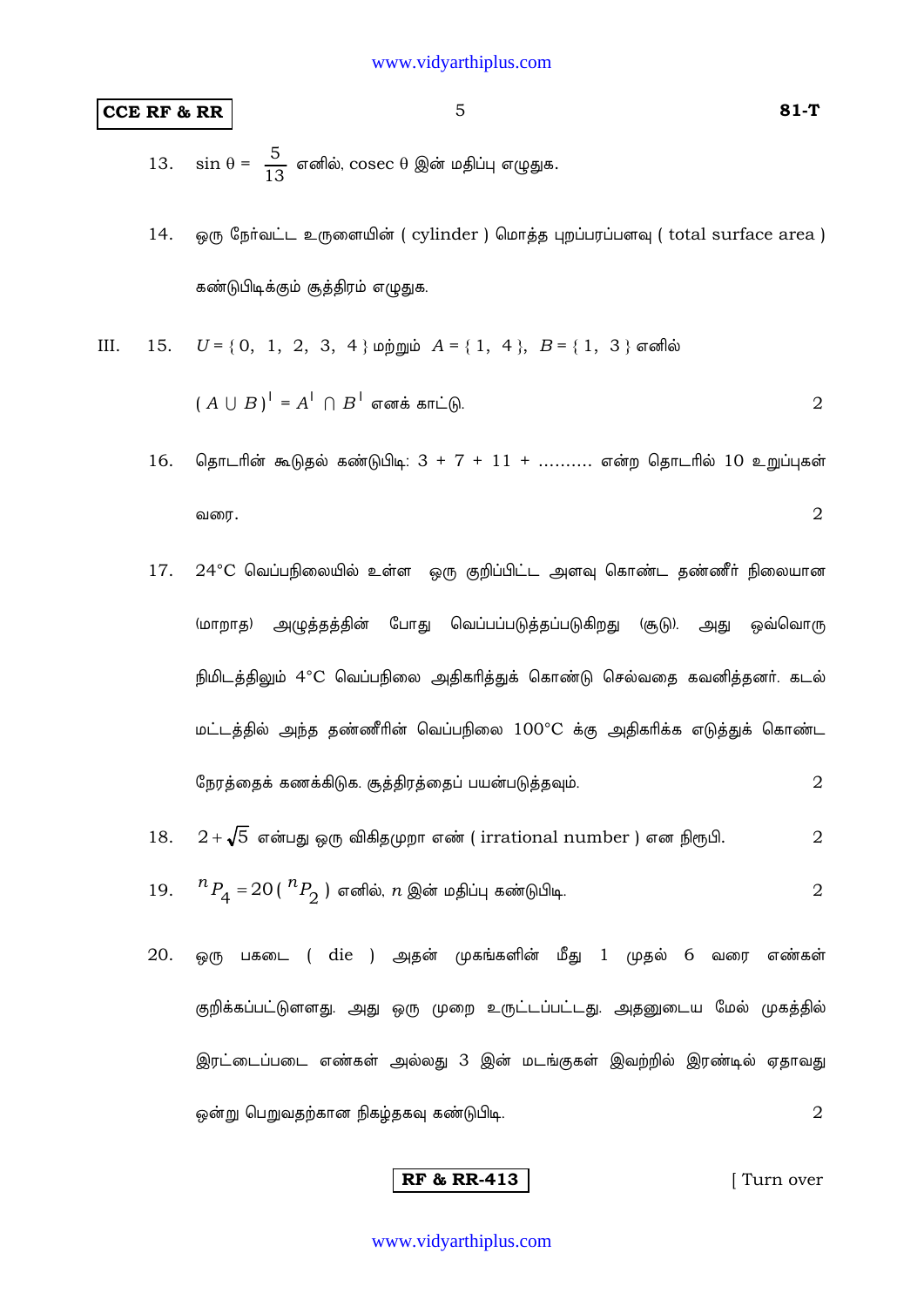**CCE RF & RR** 

 $\overline{2}$ 

- 21. ஒத்த ( like ), ஒவ்வா ( unlike ) விகிதமுறா மூலங்கள் ( surds ) என்றால் என்ன ?  $\overline{2}$
- பகுதியை விடுவித்து சுருக்குக : 22.

$$
\frac{\sqrt{5}+\sqrt{3}}{\sqrt{5}-\sqrt{3}}.
$$

செயற்கை வகுத்தல் (synthetic division ) பயன்படுத்தி 23.

 $f(x) = 2x^3 - 3x^2 + 5x - 7$  ஐ  $g(x) = x - 3$  ஆல் வகுக்கும்போது கிடைக்கும்  $\overline{2}$ ஈவு மற்றும் மீதி கண்டுபிடி.

#### அல்லது

 $p(x) = x^{2} - 15x + 50$  என்ற பல்லுறுப்புக் கோவை எந்த மதிப்பிற்கு பூஜ்ஜியத்தைத் (zeros) தரும் என்று கண்டுபிடி.

- $x^2 12x + 27 = 0$  என்ற சமன்பாட்டைச் சூத்திரம் ( formula ) பயன்படுத்தித் தீர்.  $2$  $24$
- ஆரம் 5 செ.மீ. வட்டத்தில், 6 செ.மீ. நீளம் உள்ள ஒரு நாண் (chord ) வரைக. மற்றும் 25. வட்ட மையத்தி ருந்து நாண் உள்ள தூரத்தை அளந்து எழுதுக.  $\boldsymbol{2}$
- $\Delta$  ABC இல் | ABC = 90°, BD  $\perp$  AC மற்றும் BD = 8 செ.மீ., AD = 4 செ.மீ. எனில், 26.

 $CD$  மற்றும்  $AB$  கண்டுபிடி.

 $\subset$  $\boldsymbol{B}$ அல்லது **RF & RR-413** 

$$
\textbf{81-T}
$$

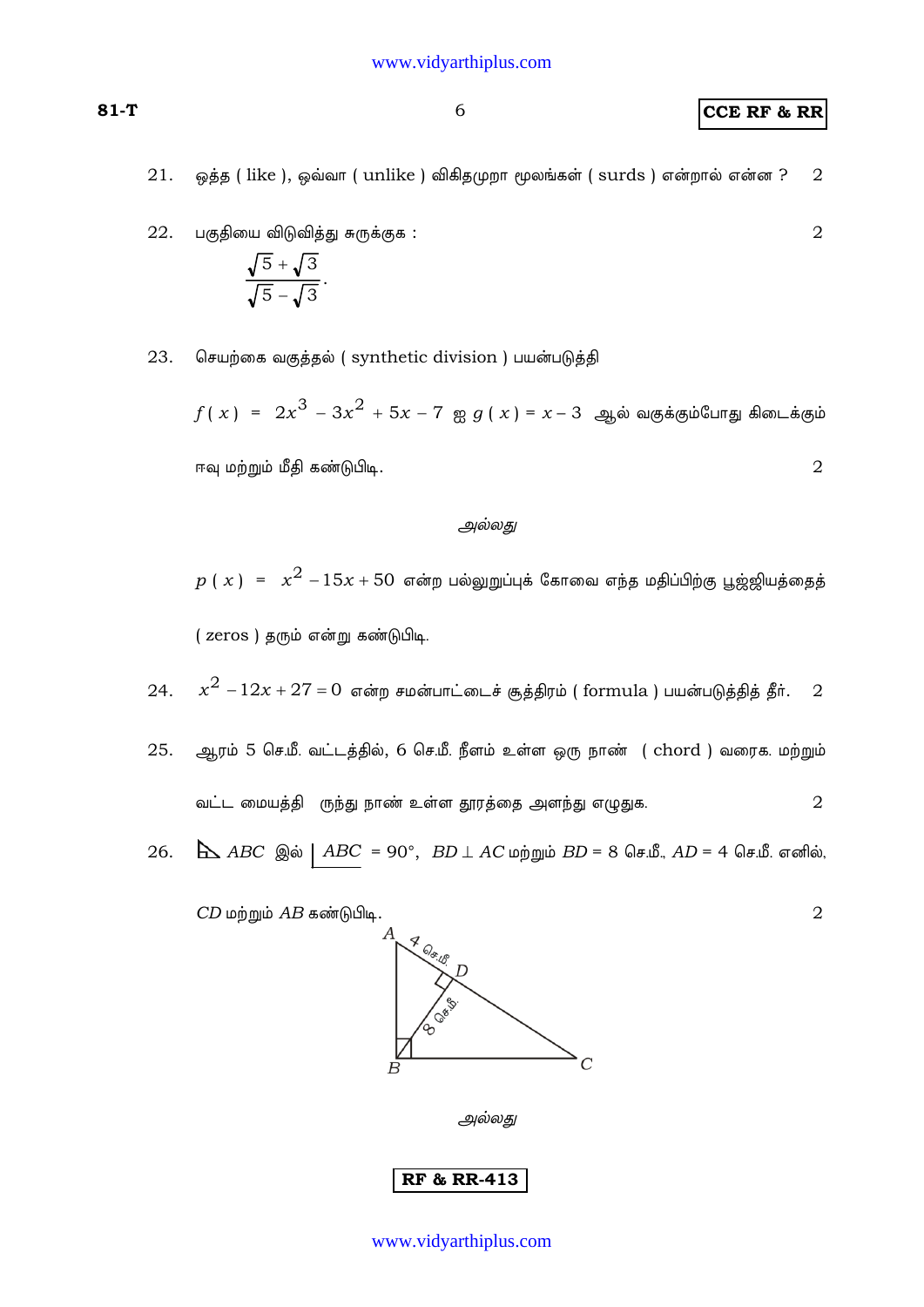## **CCE RF & RR 81-T**

 $\Delta$   $ABC$  இல்,  $\; XY \mid \mid BC$  மற்றும்  $XY = \frac{1}{2}$   $BC$  ,  $\Delta$   $AXY$  இன் பரப்பளவு  $10$  செ,மீ, $^2$ 

 $\sigma$ ன்றால், சரிவகம்  $XYCB$  இன் பரப்பளவு கண்டுபிடி.



 $27.$  cot θ . cos θ + sin θ = cosec θ σ απέ σπ L (h, σ . 2)

28. ஒரு மாணவன் ஓம் விதியைப் ( Ohm's law ) பரிசோதனை (நடத்த) செய்யும்போது,

கொடுக்கப்பட்டுள்ள மதிப்புகளுக்கு ஏற்ப, ஒரு வரைபடம் ( graph ) போடப்பட்டுள்ளது.

பெறப்பட்ட கோட்டின் சாய்வு ( slope ) அல்லது சரிவு கண்டுபிடி.  $\,$ 

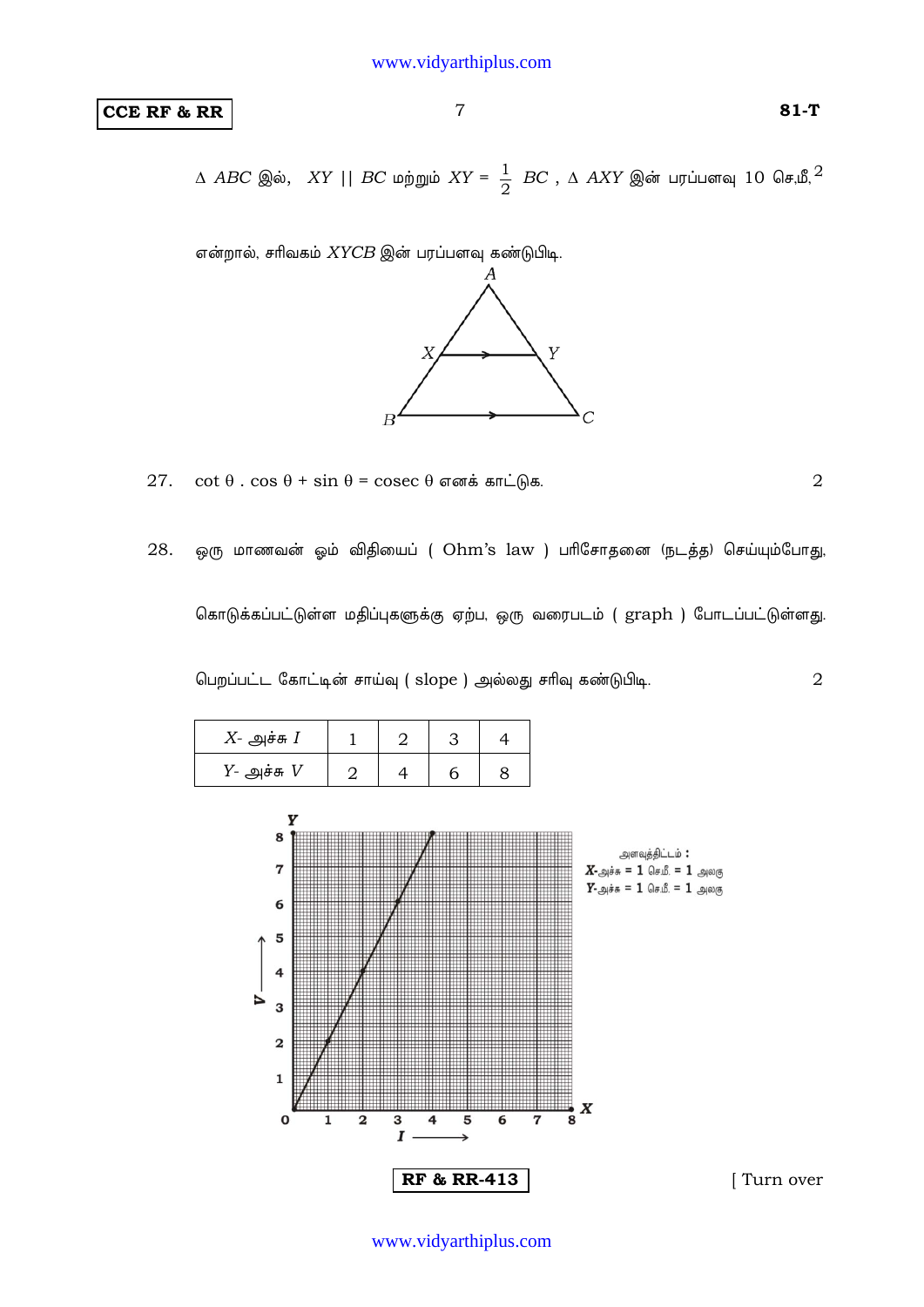(அளவுத்திட்டம்  $20$  மீ. = 1 செ.மீ.)

முடியும் ? கண்டுபிடி.

**CCE RF & RR** 

29. கீழே கொடுக்கப்பட்டுள்ள தகவலுக்காக ( for the information ) ஒரு திட்டப்படம்  $\overline{2}$ அல்லது நிலப்படம் (plan ) வரைக :

|           | C-க்கு (மீட்டர்) |           |
|-----------|------------------|-----------|
|           | 140              |           |
| D-க்கு 50 | 100              |           |
|           | 60               | B-க்கு 40 |
| E-க்கு 30 | 40               |           |
|           | A-இல் இருந்து    |           |

வெவ்வேறான 8 மிதிவண்டி நிறுவனங்களில் ( bicycle companies ) இருந்து ஒரு 30. மாணவன் மிதிவண்டி வாங்க,  $\overline{3}$ மிதிவண்டி நிறுவனங்களைத் தேர்ந்தெடுக்க விரும்புகிறான். அவன் மிதிவண்டி வாங்குவதற்கு எத்தனை வழிமுறையில் தேர்ந்தெடுக்க

 $\overline{2}$ 

IV. ஒரு பெருக்குத் தொடர் வரிசையில் ( Geometric progression ) முதல் மூன்று  $31.$ உறுப்புகளின் கூடுதல் 14 மற்றும் அடுத்த மூன்று உறுப்புகளின் கூடுதல் 112 ஆகும். 3 அந்த பெருக்குத் தொடர் வரிசை கண்டுபிடி.

#### அல்லது

 $b$  மற்றும்  $c$  இன் கூட்டுச் சராசரி  $a$  ஆக இருக்கிறது.  $a$  மற்றும்  $c$  இன் பெருக்குச் சராசரி  $b$  ஆக இருக்கிறது எனில்,  $a$  மற்றும்  $b$  இன் தலைகீழ் (ஹார்மோனிக்) கூட்டுச் சராசரி  $c$  ஆக இருக்கும் என நிரூபி.

32. கணிதத்தில் ஓர் அலகு தேர்வில் 10ஆம் வகுப்பில் 30 மாணாக்கர்கள் பெற்ற மதிப்பெண்கள் கீழே கொடுக்கப்பட்டுள்ளது. இம்மதிப்புகளின் வர்க்க விலக்க சராசரி (variance) கண்டுபிடி: 3

| மதிப்பெண்கள் $(x)$          |  |  |  |
|-----------------------------|--|--|--|
| மாணவர்களின் எண்ணிக்கை $(f)$ |  |  |  |

## **RF & RR-413**

#### www.vidyarthiplus.com

### $81-T$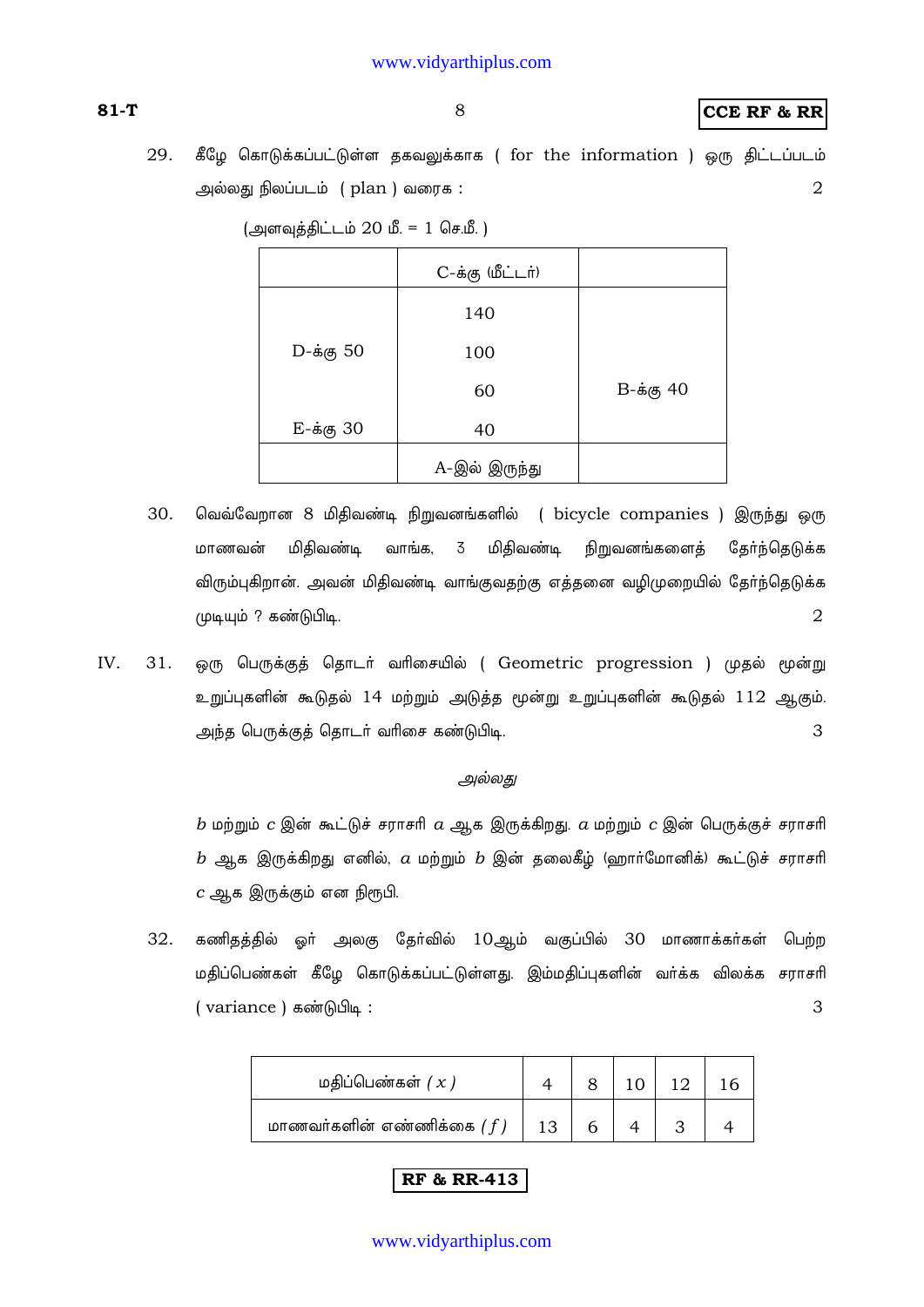## **CCE RF & RR** 81-T

33. 
$$
x^2 - 3x + 2 = 0
$$
 என்ற சமன்பாட்டின் மூலங்கள் *p* மற்றும் *q* என்றால்,  $\frac{1}{p} - \frac{1}{q}$ இன்   
மதிப்பு கண்டுபிடி.

#### *அல்லது*

ஒரு வணிகா் ஒரு பொருளை ரூ. 16 க்கு விற்றாா் மற்றும் அதை விற்றதனால் வாங்கிய விலைக்கு சமமான இழப்பு ( நஷ்டம் - loses ) சதவீதம் ஏற்படுகிறது எனில், அப்பொருளை வாங்கிய விலை ( cost price ) கண்டுபிடி.

- 34. இரண்டு வட்டங்கள் ஒன்றையொன்று வெளியில் தொட்டுக் கொள்வதால் அவற்றின் மையங்களும் மற்றும் தொடும் புள்ளியும் ஒரே நேர்கோட்டில் ( collinear ) அமையும் என  $\beta$ ருபி. 3
- 35. 7  $\sin^2 \theta + 3 \cos^2 \theta = 4$  மற்றும் θ குறுங்கோணம் எனில், cot θ =  $\sqrt{3}$  எனக் காட்டுக.  $\sim$  3

#### அல்லது

ஒரு வானூா்தி ( aircraft ) தரைமட்டத்தில் ஓாிடத்தில் அல்லது தரையின் மேல் ஒரு புள்ளியில் இருந்து பார்க்கும்போது  $30^{\circ}$  ஏற்றக் கோணத்தில் இருப்பதாகக் காணப்படுகிறது. அதே வானூர்தி 24 வினாடிகள் ஆன பிறகு தரைக்கு சமமட்டமாக ( horizontal ) பறப்பது ( நகர்வது )  $60^\circ$  ஏற்றக் கோணத்தில் இருப்பதாகக் காணப்படுகிறது. தரையி ருந்து வானூா்தி  $3600\sqrt{3}$  மீட்டா் உயரத்தில் உள்ளது என்றால், அந்த வானூர்தியின் திசைவேகத்தைக் ( velocity ) கண்டுபிடி.

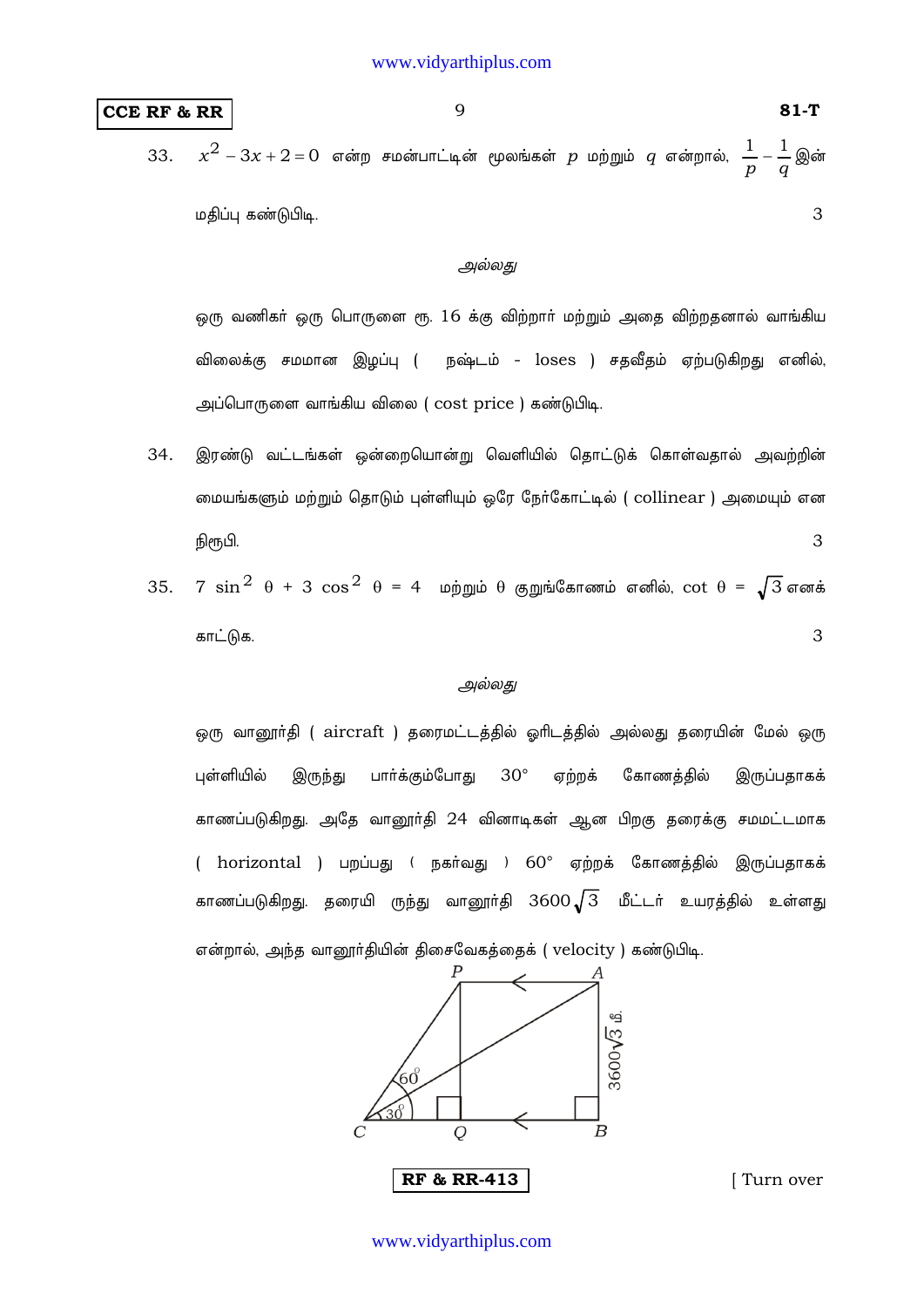### **CCE RF & RR**

36. படத்தில் காட்டியுள்ளது போல ஒரு திடப்பொருள் ( திண்மம் solid ) நேர்வட்ட உருளையின் மேல், கூம்பு கவிழ்த்த வடிவத்திலும், இரண்டும் ஒரே மாதிரியான ஆரங்களையும் பெற்றுள்ளது. கூம்பின் அடிப்பக்கத்தின் ஆரம் மற்றும் உயரம் முறையே 7 செ.மீ. மற்றும் 9 செ.மீ. திடப்பொருளின் மொத்த உயரம் 30 செ.மீ. கொண்டதாக அத்திண்மம் அச்சு வார்க்கப்பட்டுள்ளது. அந்த திண்மத்தின் கனஅளவு ( volume ) கண்டுபிடி. 3



அல்லது

ஒரு கூம்பின் இடைக்கண்டத்தின் ( frustum of a cone ) சாய்வுயரம் ( slant height ) 4 செ.மீ. மற்றும் அதனுடைய வட்டமான அடிப்பக்கங்களின் சுற்றளவு முறை 18 செ.மீ. மற்றும் 6 செ.மீ. ஆக உள்ளது. இடைக்கண்டத்தின் வளைவு பரப்பளவு ( curved surface area) கண்டுபிடி.

- $x^2 x 2 = 0$  என்ற சமன்பாட்டை வரைபடம் மூலம் தீா். V. 37.  $\overline{4}$ 
	- 4 செ.மீ. மற்றும் 2 செ.மீ. ஆரங்கள் உடைய இரண்டு வட்ட மையங்களுக்கு இடைவெளி 38. 9 செ.மீ. இருக்குமாறு இரண்டு வட்டங்கள் அமை (வரைக). இரண்டு வட்டங்களுக்கு ஒரு நேர்ப் பொது தோடுகோடு ( direct common tangent ) வரைந்து தொடுகோட்டின் நீளத்தை அளந்து எழுதுக.  $\overline{4}$
	- 39. அடிப்படை விகிதசம தேற்றத்தின் ( Basic Proportionality (தா ஸ் - Thale's ) Theorem ) வாக்கியத்தை எழுதி மற்றும் நிரூபி.  $\overline{4}$

## **RF & RR-413**

#### www.vidyarthiplus.com

 $81-T$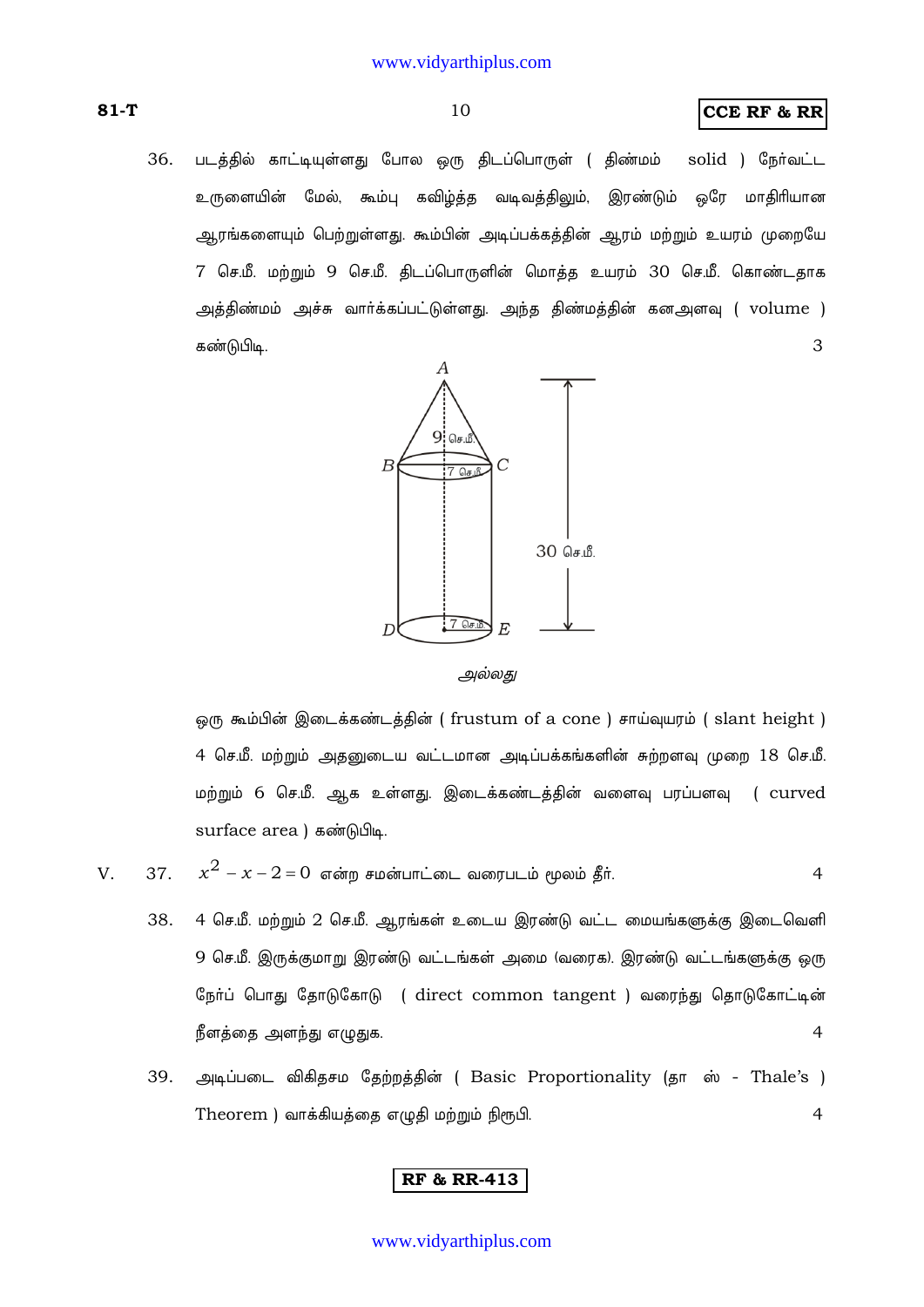## **CCE RF & RR**

40. செங்குத்தான ஒரு மரம் பலத்த காற்றினால் அதனுடைய அடியி ருந்து (foot ) 6 மீட்டர் உயரத்தில் முறிந்து, அது அந்த மரத்தின் அடியி ருந்து 8 மீட்டர் தூரத்தில் மரத்தின் உச்சி ( top ) தரையைத் தொட்டது. தொட்ட புளளியி ருந்து மரம் முறிவதற்கு முன்னால் மரத்தின் உச்சி மற்றும் மரம் முறிந்த பிறகு மீதி பாகத்தின் உச்சி மற்றும் முறிந்த பாகத்தின் உச்சி தரையைத் தொட்ட புள்ளி இரண்டிற்கும் இடைப்பட்ட தூரத்தைக் கணக்கிடுக.  $\overline{4}$ 

#### அல்லது

 $\triangle$  ABC இல், BC க்கு செங்குத்தாக AD இருக்குமாறு வரைக. BD : CD = 3 : 1 என்றால்,  $BC^{2} = 2(AB^{2} - AC^{2})$  என நிரூபி.

## $81-T$

## **RF & RR-413**